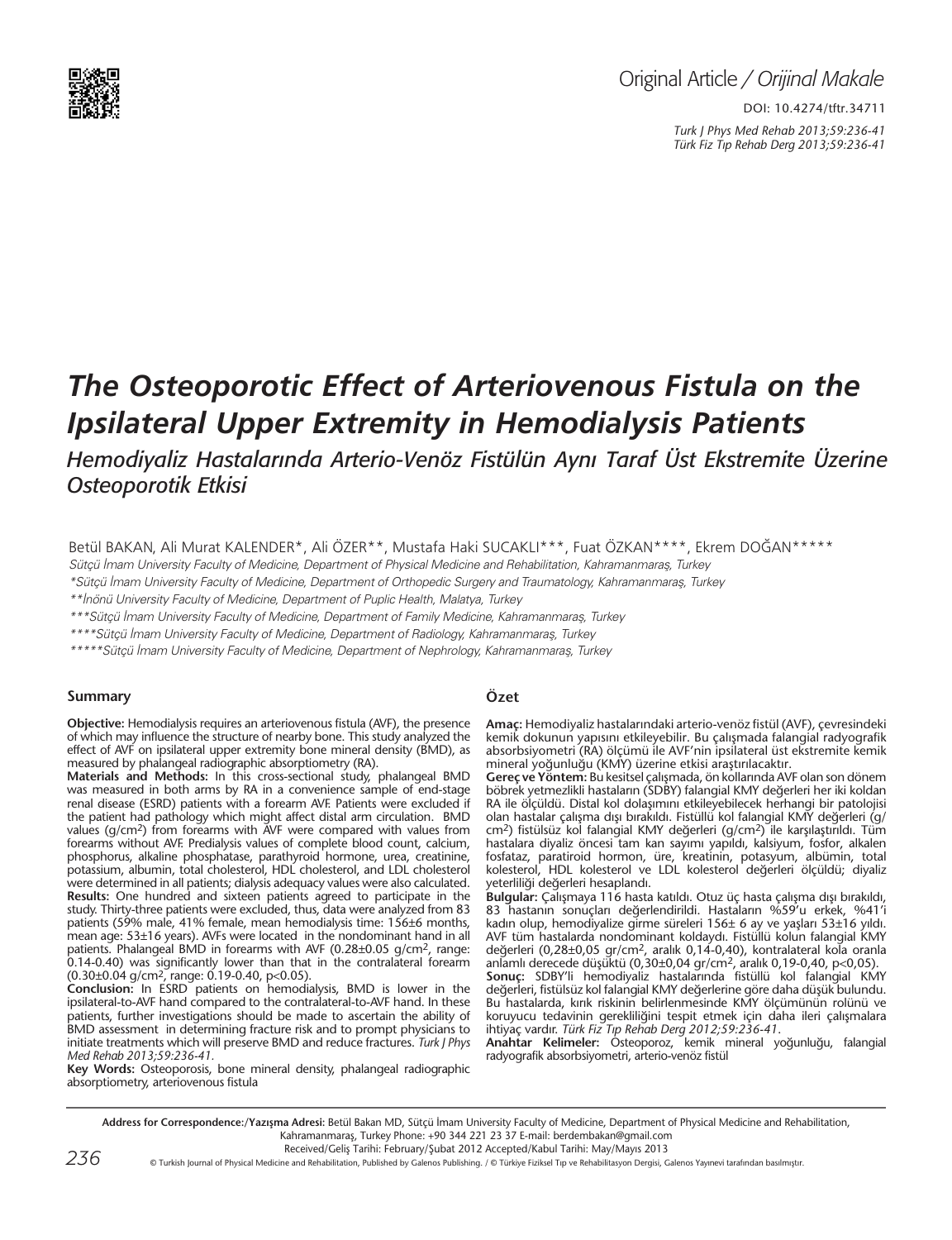# **Introduction**

Low bone mass is common in end-stage renal disease (ESRD) patients, especially those undergoing hemodialysis. Low bone mass can lead to serious bone problems such as fragility fractures (1-6). Surgically created arteriovenous fistulas (AVF) are widely used in end-stage renal failure patients to provide vascular access for hemodialysis. The incidence of fractures is greater (relative risk 4.4) in hemodialysis patients than in the general population (1,6). Fractures in this population commonly occur at the AVF forearm (3).

Forearm AVF may result in less than normal blood flow and perfusion pressure in the distal parts of the forearm and hand. Experimental studies on the effects of AVF on bone have found alterations in hand perfusion and change in bone structure, but they provided no data on the effect of these structural changes on bone mass (2). The effects of the AVF on the ipsilateral upper extremity have not been widely studied (7).

The aim of this study was to determine the effect of the forearm AVF on bone mineral density (BMD) in ipsilateral and contralateral upper extremities in hemodialysis patients.

# **Materials and Methods**

This was a cross-sectional study, approved by our hospital ethics committee, and conducted in subjects undergoing hemodialysis at two separate dialysis centers in our city. The study was done from december 2010 to january 2011. Volunteers were recruited from among ESRD patients over 18 years of age who had been on hemodialysis three times a week for more than six months. Patients were denied participation if they had distal arm circulation disorder, previous AVF in the contralateral forearm or graft, and extremity paresis with a history of cerebrovascular disease which might cause a difference in BMD between the two hands. None of the patients had regular exercise programs or hand-strengthening exercises. After giving informed consent, laboratory tests were performed (see below) and BMD was measured in both hands by radiographic absorptiometry (RA), as detailed below. Phalangeal BMD values of the ipsilateral-to-AVF hand were compared with the phalangeal BMD of the contralateral-to-AVF hand.

The following predialysis serum/blood values were measured in all patients: hemoglobin (Hb), calcium, phosphorus, alkaline phosphatase (ALP), intact serum parathyroid hormone (iPTH), blood urea nitrogen (BUN), creatinine, potassium, albumin (Alb), total cholesterol, HDL cholesterol and LDL cholesterol. Adequacy of dialysis was also calculated by the Kt/V formal kinetic urea modeling (8).

#### **BMD Measurements**

BMD was measured from the middle phalanges of the second, third and fourth fingers of each hand, using an Alara MetriScan® phalangeal RA device (Alara Inc. Fremont, USA). The device is small enough to fit on a desktop (41 cm wide, 42 cm high, 45 cm deep) and is light enough to be transportable (<19 kg). For an exposure, the patient removes any jewelry (when possible) from the non-dominant hand, and places the hand on the moulded support plate. Hand placement is checked to ensure the fingers are flat but not pressed down hard, and that the second phalanges of the middle three digits are within the region of interest marked on the plate. The operator is able to take the exposure using either a button on the front of the device or a remote button connected by a 2 m lead (9).To record the image, the system uses a storage phosphor plate, which is scanned to extract the image. The hand radiograph is corrected according to a record reference image startup. An aluminum wedge contained in the image is used as an image positioning reference. After the system analyses the image and has segmented soft tissue and bone into separate components, the regions of interest are automatically identified and outlined (10). BMD is expressed in arbitrary units (mineral mass/area) and in grams per square centimeter (g/cm2). T-scores (compares measured BMD with the average BMD for a young healthy subject of the same gender) was derived from a reference database provided by the manufacturer. The database contains data on 1.500 healthy females aged 20-85 years and T-scores were calculated from the group aged 20-39 years. This peripheral densitometry device has the advantages of low cost, portability and low X-ray dose (<0.02 µ SV per examination) (11).

#### **Statistical Analyses**

All data were analyzed using descriptive technique and independent t-test for continuous variables. The Pearson (product-moment) and Spearman's correlations were used to identify predictors of low bone mass. Linear regression analysis was used to measure variables influencing BMD. Analyses were performed by using SPSS version 15.0 for Windows® (SPSS, Inc., Chicago, USA). All tests were two-sided, and a p value of less than 0.05 was accepted as statistically significant.

# **Results**

Although totally 152 patients undergone hemodialysis from two separate dialysis centers in our city, 116 ESRD patients volunteered for our study. Thirty-three subjects were excluded from the analysis due to technical errors during data storage (n=4), problems with positioning (n=7), orthopedic disorders (n=4), previous AVF in the contralateral forearm or graft (n=14), and extremity paresis with a history of cerebrovascular disease (n=4). The remaining 83 patients (59% male) had undergone hemodialysis for a mean±SD of 48.5±36.9 months (range: 6-156 months). Thirty-two of the 34 women were postmenopausal. None were involved in regular exercise programs or routinely did hand-strengthening exercises. Pre-dialysis laboratory findings and BMD results are shown in Table 1.

The AVFs were located on the non-dominant forearm in all patients. Results from both hands of the 83 patients (166 hands) revealed that the ipsilateral-to-AVF phalangeal BMD (0.28± 0.05 g/cm2; range: 0.14-0.40 g/cm2) was significantly lower than the contralateral-to-AVF phalangeal BMD  $(0.30\pm0.04 \text{ g/cm}^2)$ range: 0.19-0.40 g/cm2; p<0.05). One patient had ipsilateralto-AVF digital clubbing, one patient had distal ischemia in the ipsilateral-to-AVF hand (cold hand, trophic changes, and hand pain during dialysis - diagnosis confirmed by arteriography), and two patients had an ipsilateral-to-AVF forearm fracture.

The mean Hb level was  $11.7\pm1.6$  g/dL (range: 8.7-16.2 g/ dL); abnormally low (<11 g/dL) in 23 patients (27.7%). The mean serum calcium was 8.4±0.7 mg/dL (range: 6.8-9.7 mg/ dL); the serum calcium was lower than normal (< 9mg/dL) in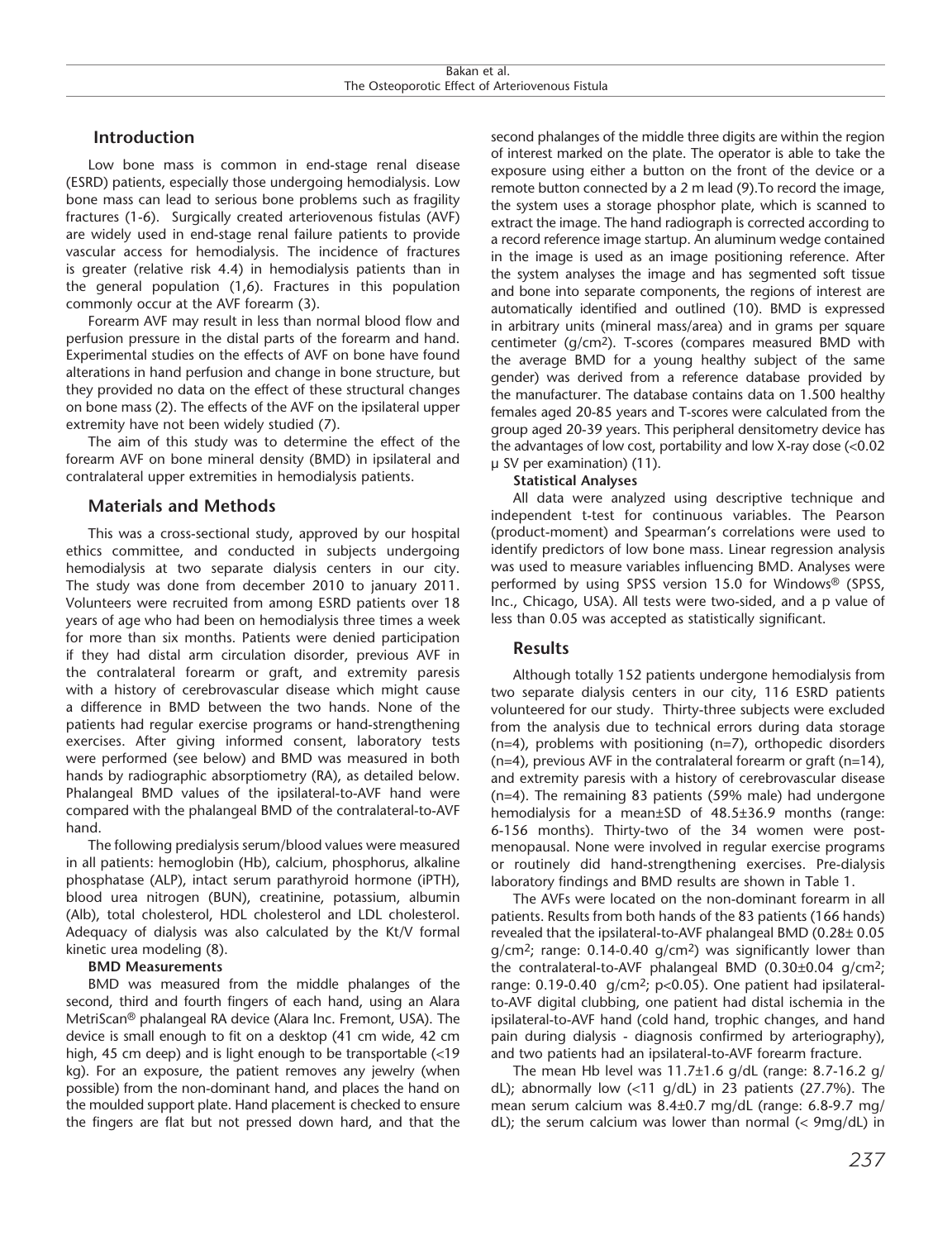#### Rakan et al. Bakan et al.<br>The Osteoporotic Effect of Arteriovenous Fistula

#### **Table 1. Pre-dialysis laboratory findings and bone mineral density (BMD) in the hands of 83 end-stage renal disease patients undergoing hemodialysis via forearm arteriovenous fistulas (AVF).**

| Variable (normal range)              | $Mean \pm SD$   | Range         |
|--------------------------------------|-----------------|---------------|
| Kt/V                                 | $1.42 \pm 0.27$ | $0 - 1.81$    |
| Hemoglobin $(11-16.5 \text{ g/dL})$  | $11.7 \pm 1.6$  | $8.7 - 16.2$  |
| Calcium (9-11 mg/dL)                 | $8.4 \pm 0.7$   | $6.8 - 9.7$   |
| Phosphorus $(1.5-6.8 \text{ mg/dL})$ | $5.3 \pm 1.5$   | $2.0 - 9.2$   |
| Alkaline phosphatase (98-279 U/L)    | $374 + 285$     | 120-1982      |
| iPTH (15-65 pg/mL)                   | $352+296$       | 23-1549       |
| Urea $(8-22 \text{ mg/dL})$          | 66±18           | 33-118        |
| Creatinine $(0.7-1.4 \text{ mg/dL})$ | $8.3 \pm 2.6$   | $2.4 - 15.5$  |
| Potassium (4.5-5.5 mmol/L)           | $5.1 \pm 0.5$   | $3.7 - 6.6$   |
| Albumin (3.5-5.0 g/dL)               | $3.8 \pm 0.3$   | $3.0 - 4.3$   |
| Total cholesterol (110-200 mg/dL)    | $174 + 43$      | 98-298        |
| HDL cholesterol (35-55 mg/dL)        | 39±10           | 19-70         |
| LDL cholesterol $(<130$ mg/dL)       | $101 \pm 31$    | 41-201        |
| Ipsilateral-to-AVF phalangeal BMD    | $0.28 \pm 0.05$ | $0.14 - 0.40$ |
| Contralateral-to-AVF phalangeal BMD  | $0.30 \pm 0.04$ | $0.19 - 0.40$ |

Kt/V : Dialysis adequacy values, iPTH: Intact serum parathyroid hormone

61 subjects (73.5%). The mean serum phosphorus was  $5.3\pm1.5$ mg/dL (range: 2.0-9.2 mg/dL); the serum phosphorus was higher than normal (>6.8 mg/dL) in 12 subjects (14.5%). The mean serum ALP was 374±285 U/L (range: 120-1982 U/L). The serum ALP was high  $(>279 \text{ U/L})$  in 47 subjects  $(56.6\%)$ . The mean serum iPTH was 352±296 pg/mL (range: 23-1549 pg/mL); the serum iPTH was high (>65 pg/mL) in 79 subjects (95.2%). The mean serum urea was  $66\pm18$  mg/dL (range: 33-118 mg/dL).The mean serum creatinine was 8.3±2.6 mg/dL (range: 2.4-15.5 mg/dL); serum urea and creatinine levels were higher than normal (>22 mg/dL, 1.4 mg/dL) in all subjects. The mean serum potassium level was 5.1±0.5 mmol/L (range: 3.7- 6.6 mmol/L); the serum potassium level was less than normal (<4.5 mmol/L) in five subjects (6.0%), normal in 69 subjects (83.1%), and higher than normal (>5.5 mmol/L) in nine subjects (10.8%). The mean serum albumin level was 3.8±0.3 g/dL (range: 3.0-4.3 g/dL); the albumin was lower than normal (<3.5 g/dL) in nine subjects (10.9%). The mean serum total cholesterol level was 174±43 mg/dL (range: 98-298 mg/dL); the serum total cholesterol was higher than normal (>200 mg/ dL) in 19 subjects (22.9%). The mean serum HDL cholesterol level was 39-10 mg/dL (range: 19-70 mg/dL); the serum HDL cholesterol was lower than normal (< 35 mg/dL) in 22 subjects (26.5%).The mean serum LDL cholesterol level was 101±31mg/ dL (range 41-201 mg/dL); the serum LDL cholesterol was higher than normal (>130 mg/dL) in 11 subjects (13.2%).

Correlation analysis was performed among 15 variables (Table 2): ipsilateral-to-AVF phalangeal BMD, contralateralto-AVF phalangeal BMD, age, duration of dialysis, serum Hb, calcium, phosphorus, ALP, iPTH, BUN, creatinine, potassium, albumin, total cholesterol, HDL cholesterol, LDL cholesterol level and Kt/V. The iPTH was divided into two levels ( moderate and high; table 3) There was a significant difference in BMD values

|          |                                       | Table 2. Correlation between bone mineral density and related variables.                                                                                                                                    |                                                                                 |  |  |  |                                        |                                                                                                                                           |
|----------|---------------------------------------|-------------------------------------------------------------------------------------------------------------------------------------------------------------------------------------------------------------|---------------------------------------------------------------------------------|--|--|--|----------------------------------------|-------------------------------------------------------------------------------------------------------------------------------------------|
| $\times$ | $ X2 \t  X3$ $ X4$                    |                                                                                                                                                                                                             |                                                                                 |  |  |  |                                        |                                                                                                                                           |
|          | p:0.005 $p:0.026$ $p:0.840$ $p:0.529$ | 11.0.308**a   1.0.243*a   1.0.024 a   1.0.073   1.0.297*b   1.0.233*a   1.0.243   1.0.24 a   1.0.083   1.0.083 a   1.0.220 a   1.0.203 a   1.0.14 b                                                         |                                                                                 |  |  |  |                                        | $ p: -0.217$                                                                                                                              |
|          |                                       | 12810-a   1-0.032°a   1-0.047°a   1-0.084°b   1-0.274°b   1-0.076°a   1-0.076°a   1-0.286°a   1-0.088°a   1-0.188°a   1-0.07°b   1-0.037°b   1-0.187°b<br>$p: 0.017$   $p: 0.771$   $p: 0.686$   $p: 0.466$ | $0.368$   $p:0.027$   $p:0.046$   $p:0.312$   $p:0.387$   $p:0.457$   $p:0.103$ |  |  |  | $ p: 0.020 $ $ p: 0.189 $ $ p: 0.109 $ |                                                                                                                                           |
|          |                                       | Date are presented as the r and p value in pearsona and spearmanb correlation test<br>Y1: Ipsilateral-to AVF hand BMD, Y2: Contralateral-to AVF hand                                                        |                                                                                 |  |  |  |                                        | BMD, X1: Aqe, X2: Duration of dialysis, X3: Hemoglobin, X4: Calcium, X5: Phosphorus X6: Alkaline phosphatase, X7: Parathyroid hormone X8: |

Urea, X9: Creatinin, X10: Potassium, X11: Albumin, X12: Total cholesterol, X13: HDL, X14: LDL, X15: Kt/V, Jrea, X9: Creatinin, X10: Potassium, X11: Albumin, X12: Total cholesterol, X13: HDL, X14: LDL, X15: Kt/V,

\*p<0.05 level (2-tailed), \*\*p<0.01 level (2-tailed) p<0.05 level (2-tailed), \*\*p<0.01 level (2-tailed)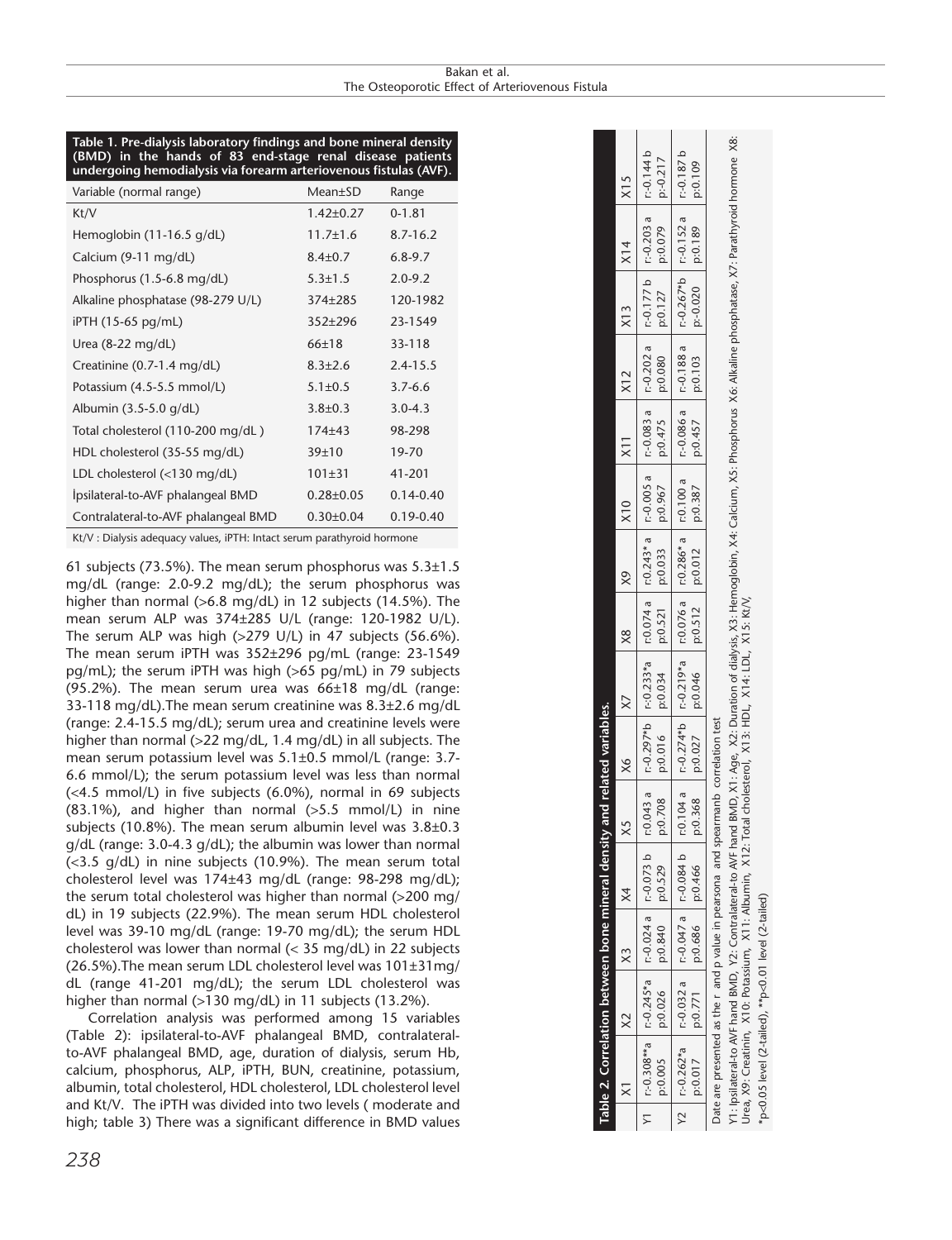| Table 3. Comparison of the bone mineral density in different<br>subgroup subjects |       |                                   |                                |  |
|-----------------------------------------------------------------------------------|-------|-----------------------------------|--------------------------------|--|
| Group variable                                                                    | $\%$  | <b>AVF Hand</b><br><b>BMD</b>     | Contralateral<br>Hand BMD      |  |
| Age (year)                                                                        |       |                                   |                                |  |
| $<$ 50                                                                            | 33.73 | $0.293 \pm 0.034$                 | $0.310\pm0.028$                |  |
| >50                                                                               | 66.26 | $0.269 \pm 0.055$                 | $0.290 \pm 0.046$              |  |
|                                                                                   |       | $P = 0.043*$                      | $P = 0.049*$                   |  |
| Duration of<br>dialysis (month)                                                   |       |                                   |                                |  |
| $<$ 24                                                                            | 43.58 | $0.286 \pm 0.044$                 | $0.296 \pm 0.043$              |  |
| >24                                                                               | 56.41 | $0.263 \pm 0.050$<br>$P = 0.034*$ | $0.293 \pm 0.040$<br>$P=0.727$ |  |
| iPTH (pg/ml)                                                                      |       |                                   |                                |  |
| 100-350                                                                           | 43.37 | $0.284 \pm 0.052$                 | $0.303 \pm 0.041$              |  |
| >350                                                                              | 48.19 | $0.261 \pm 0.042$                 | $0.284 \pm 0.041$              |  |
|                                                                                   |       | $P = 0.044*$                      | $P=0.044*$                     |  |
| ALP $(U/I)$                                                                       |       |                                   |                                |  |
| 279                                                                               | 41.53 | $0.300 \pm 0.047$                 | $0.316 \pm 0.041$              |  |
| >279                                                                              | 58.46 | $0.264 \pm 0.050$                 | $0.284 \pm 0.081$              |  |
|                                                                                   |       | $P=0.006**$                       | $P=0.002**$                    |  |
| AVE: Arterio-venoz fistijl RMD: Rone mineral density                              |       |                                   |                                |  |

AVF: Arterio-venöz fistül, BMD: Bone mineral density

of the ipsilateral and contralateral hands between patients with high iPTH level (>350 pg/ml) and moderate iPTH level (100- 350 pg/ml) (p=0,044). Ipsilateral-to-AVF phalangeal BMD and contralateral-to-AVF phalangeal BMD were highly correlated with age, ALP, iPTH and creatinine. The age, serum ALP, and serum iPTH were negatively correlated with both ipsilateral-to-AVF phalangeal BMD and contralateral-to-AVF phalangeal BMD. Duration of dialysis was negatively associated with ipsilateral-to-AVF phalangeal BMD (r=-0.245, p=0.026) but contralateralto-AVF phalangeal BMD was not correlated with duration of dialysis (r=-0.032, p=0.771). Other variables were not correlated with ipsilateral-to-AVF phalangeal BMD or contralateral-to-AVF phalangeal BMD (Table 2). The five variables influencing BMD were age, serum ALP, iPTH, creatinine, and duration of dialysis. On linear regression analysis, these variables, age and iPTH were identified as a risk factor for low ipsilateral-to-AVF phalangeal BMD and contralateral-to-AVF phalangeal BMD (age p=0.003, iPTH p=0.003; age p=0.017, iPTH p=0.004). Duration of dialysis was also identified as a risk factor for low ipsilateral-to-AVF phalangeal BMD, but was not found to be a risk factor for low contralateral-to-AVF phalangeal BMD (p=0.044; p=0.420).

# **Discussion**

Our hemodialysis patients had a lower BMD in their ipsilateral-to-AVF upper extremities than in their contralateralto-AVF upper extremities. Our results were similar to those reported by others who measured BMD from the mid-radius and distal radius in ESRD patients, not from the phalanges as we did (2,3). Muxi et al. (2) reported that forearm AVFs lowered BMD levels in ESRD patients. Fontaine et al. (3) found that hemodialysis patients with fractures had a significantly lower BMD than non-fracture ESRD patients, and a large proportion of the fractures were in the ipsilateral-to-AVF distal forearm.

BMD at lumbar spine, femoral neck and radius sites were measured by dual energy x-ray absorptiometry (DXA) in Muxi (2) and Fontaine study, whereas in our study whole body or lumbar/hip BMD was not measured by DXA which was the limitation of this study.

AVFs affect blood flow in nearby tissues, leading to decreased tissue perfusion and growth (2,7,12). An AVF may lead to alterations in hand perfusion, chronic tissue hypoxia, and distal ischemia (2). All of these effects may result in a decrease in BMD in the ipsilateral-to-AVF hand. A study of 434 accesses in children found hemodialysis access-induced distal ischemia in 9%, but high access flow in only 1% (9). Frank van Hoek et al. (13) reported a girl with a small ischemic left hand in the ipsilateralto-AVF hand with a patent AVF, whereas the contralateral-to-AVF hand was normal. They surmised that the abnormal AVF forearm was due to chronic tissue hypoxia and speculated that the AVF resulted in decreased nutrients being supplied to the distal tissues. Roozbeh et al. (14) reported unilateral digital clubbing in a hemodialysis patient and attributed the findings to chronic tissue hypoxia. In an experimental study on the effect of AVFs on bone healing in dogs, Taşbaş et al. (7) found more dead medullary bone and fewer cartilage cells along the osteotomy line in the ipsilateral-to-AVF tibia. In our study, one patient had unilateral digital clubbing, and another had distal ischemia in the ipsilateral-to-ACF hand with hand pain, cold hand, and trophic changes defined by by clinical examination. Other factors related to AVF, such as immobilization and inactivity of the ipsilateral-to-AVF extremity could have also influenced BMD (15-16).

In patients with chronic kidney disease (CKD), primary muscle, bone, and joint problems are more severe in the extremity with an AVF (17,18). In our study also, patients generally led a sedentary lifestyle and did not use their AVF arms much, even for daily activities. Exercise in these patients is very important; if not done regularly, the patient's quality of life suffers (17,19). Musculoskeletal rehabilitation programs for hemodialysis patients usually include aerobic and strengthening exercises. Regular exercising at home in this population has been found to lower the risk of falls and increase bone density, grip strength, and proximal extremity muscle strength (17,20). Oder et al. (21) observed that ball-squeezing exercises increased the diameter of the AVF immediately afterwards. Leaf et al. (22) reported that hand squeezing exercises with a ball increased blood flow through the AVF and the diameter of the AVF itself. They concluded that these effects might prevent or mitigate vascular problems in these patients. Long-term studies of the effects of upper extremity and general body exercises on AVFs and upper extremity BMD are needed.

ESRD patients usually have accelerated bone loss due to abnormal bone turnover that leads to a high prevalence of osteopenia and osteoporosis (1,21). In the general population, osteoporosis is a main risk factor for fractures, and BMD, routinely measured by DXA, is a quantitative measure of bone mineral deficiency status (4,6). In the absence of axial DXA, current guidelines recommend using peripheral measurements from the hand, forearm or heel to aid in treatment decisions in those with clearly identified clinical risk factors and can be used safely in population screening for osteoporosis (23,24). The UK National Osteoporosis Society suggested that peripheral devices (such as the phalangeal RA device that we used)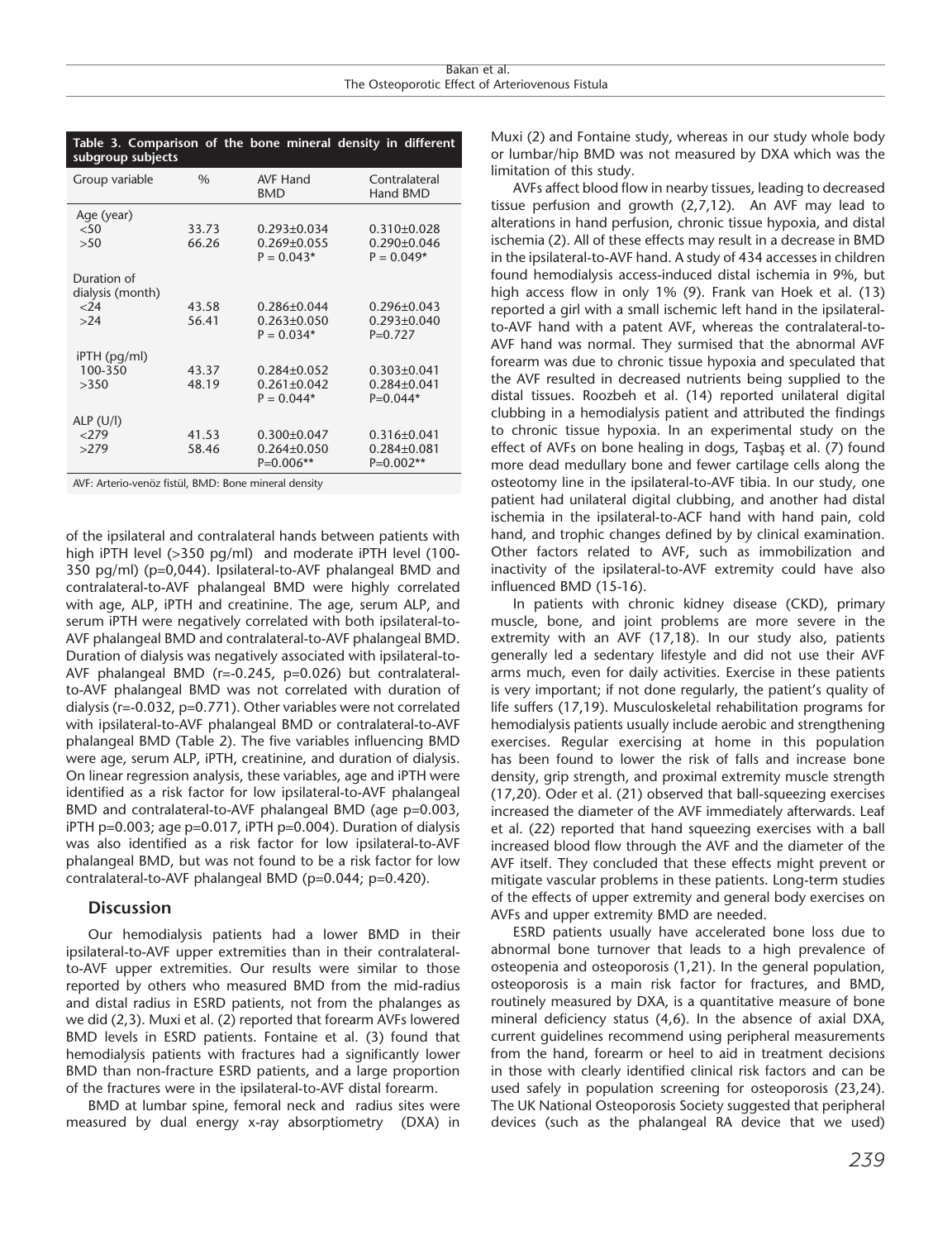be adopted in a triage role (23-25). A variety of devices are available for assessing sites in the peripheral skeleton, such as the hand, forearm or heel (25). The phalangeal RA device that we used measured phalangeal BMD from the second phalanges of the middle three digits, which made it suitable for use in this study and other studies of screening for osteoporosis (23,24). Blake, et al. (25) recommended the hand as the preferred site for bone densitometry measurements.

Low BMD is associated strongly and consistently with increased risk of fracture in otherwise healthy men and women (4,26,27). ESRD patients with a low bone mass usually have a high incidence of fragility fracture (8,28,29). Decreased bone mass and disruption of microarchitecture occur early in the course of ESRD and worsen with the progressive decline in renal function, so much so that at the time of initiation of dialysis, at least 50% of patients have had a fracture (30). We found our ESRD patients' phalangeal BMD RA T- score to be lower than -2.5 in 40 patients (48.2%) with ipsilateral-to-AVF hand and 21 patients (25.3%) with contralateral-to-AVF hand. As in our study though, BMD values in the ipsilateral-to-AVF hand were significantly lower than those in the contralateral-to-AVF hand.

We found that age, duration of hemodialysis, iPTH, and ALP levels were negatively correlated with BMD measurements. Other studies have found, like we did, a negative relationship between age and BMD in hemodialysis patients (1,3) whereas others have not found such a relationship (31). Our finding that duration of dialysis was negatively associated with ipsilateral-to-AVF phalangeal BMD (but not contralateral-to-AVF phalangeal BMD) in patients undergoing dialysis for longer periods support our hypothesis that the AVF itself (not hemodialysis per se) is the reason for the lower BMD in the ipsilateral-to-AVF hand. Fountain et al. (3) also reported a negative correlation between duration of dialysis and BMD in hemodialysis patients. They also reported more fractures in the ipsilateral-to-AVF forearm than in the contralateral-to-AVF forearm. Muxi et al. (2) also found the BMD values of the ipsilateral-to-AVF forearm to be lower than those of the contralateral-to-AVF forearm. In their study, however, no significant correlation was found between the BMD of the forearm and duration of dialysis.

Hyperparathyroidism increases cortical porosity, thus, serum PTH level is an important indicator of BMD in patients. However, when hemodialysis is started, the relationship between iPTH and low bone mass becomes complex (1,31,32). For this reason, study results are conflicting regarding the relationship between bone cycle determinators (alkaline phosphatase, calcium, phosphorous, iPTH) and BMD in hemodialysis patients. As we found, Taal et al. (33) and Huang et al. (1), in their study of 151 hemodialysis patients, found a negative correlation between alkaline phosphatase and BMD, and between iPTH and BMD. In other studies, no significant relationship was found between iPTH and BMD (31,34). As did Sit et al. (35) in their study of 70 hemodialysis patients, and Huang GS al.(1) in their study of 63 patients who had been on hemodialysis for at least 6 months (1), we also found no relationship of BMD with calcium and phosphorous.

As a result, BMD is lower in the ipsilateral-to-AVF hand compared to the contralateral-to-AVF hand in hemodialysis patients. Future studies are needed to determine the utility of BMD values in determining fracture risk, starting treatments which preserve BMD, and guiding long-term management of hemodialysis patients, with the goal of preventing fractures and their associated complications.

#### **Conflict of Interest**

Authors reported no conflicts of interest.

#### **References**

- 1. Huang GS, Chu TS, Lou MF, Hwang SL, Yang RS. Factors associated with low bone mass in the hemodialysis patients--a cross-sectional correlation study. BMC Musculoskelet Disord 2009;10:60.
- 2. Muxí A, Torregrosa JV, Fuster D, Peris P, Vidal-Sicart S, Solá O, et al. Arteriovenous fistula affects bone mineral density measurements in end-stage renal failure patients. Clin J Am Soc Nephrol 2009;4:1494-9.
- 3. Fontaine MA, Albert A, Dubois B, Saint-Remy A, Rorive G. Fracture and bone mineral density in hemodialysis patients. Clin Nephrol 2000;54:218-26.
- 4. Kanis JA. New osteoporosis guidelines for Canada. CMAJ 2010;182:1829-30.
- 5. Shepstone L, Fordham R, Lenaghan E, Harvey I, Cooper C, Gittoes N, et al. A pragmatic randomised controlled trial of the effectiveness and cost-effectiveness of screening older women for the prevention of fractures: rationale, design and methods for the SCOOP study. Osteoporos Int 2012;23:2507-15.
- 6. Alem AM, Sherrard DJ, Gillen DL, Weiss NS, Beresford SA, Heckbert SR, et al. Increased risk of hip fracture among patients with endstage renal disease. Kidney Int 2000;58:396-9.
- 7. Tasbas BA, Yenidunya S, Hosaka Y, Morohoshi T. Arteriovenous fistula and bone healing: experimental study in the rat. J Reconstr Microsurg 2003;19:395-400.
- 8. KDOQI, Clinical practice guidelines and clinical practice recommendations for 2006 Updates: Hemodialysis adequacy, peritoneal dialysis adequacy and vascular access. Am J Kidney Dis 2006;48:1-322.
- 9. Jamal SA, Gilbert J, Gordon C, Bauer DC. Cortical pQCT measures are associated with fractures in dialysis patients. J Bone Miner Res 2006;21:543-8.
- 10. Boonen S, Nijs J, Borghs H, Peeters H, Vanderschueren D, Luyten FP. Identifying postmenopausal women with osteoporosis by calcaneal ultrasound, metacarpal digital X-ray radiogrammetry and phalangeal radiographic absorptiometry: a comparative study. Osteoporos Int 2005;16:93-100.
- 11. Holmberg T, Bech M, Curtis T, Juel K, Gronbaek M, Brixen K. Association between passive smoking in adulthood and phalangeal bone mineral density: results from the KRAM study--the Danish Health Examination Survey 2007-2008. Osteoporos Int 2011;22:2989-99.
- 12. Bourquelot P, Cussenot O, Corbi P, Pillion G, Gagnadoux MF, Bensman A, et al. Microsurgical creation and follow-up of arteriovenous fistulae for chronic haemodialysis in children. Pediatr Nephrol 1990;4:156-9.
- 13. Van Hoek F, Scheltinga MR, Krasznai AG, Cornelissen EA. Retarded hand growth due to a hemodialysis fistula in a young girl. Pediatr Nephrol 2009;24:2055-8.
- 14. Roozbeh J, Sagheb MM, Yavari V, Bastani B, Raeesjalali GA. Unilateral digital clubbing in a hemodialysis patient. Hemodial Int 2010;14:84-6.
- 15. Demirbag D, Ozdemir F, Kokino S, Berkarda S. The relationship between bone mineral density and immobilization duration in hemiplegic limbs. Ann Nucl Med 2005;19:695-700.
- 16. Hackelford LC, Le Blanc AD, Driscoll TB, Evans HJ, Rianon NJ, Smith SM, et al. Resistance exercise as a countermeasure to disuse-induced bone loss. J Appl Physiol 2004;97:119-29.